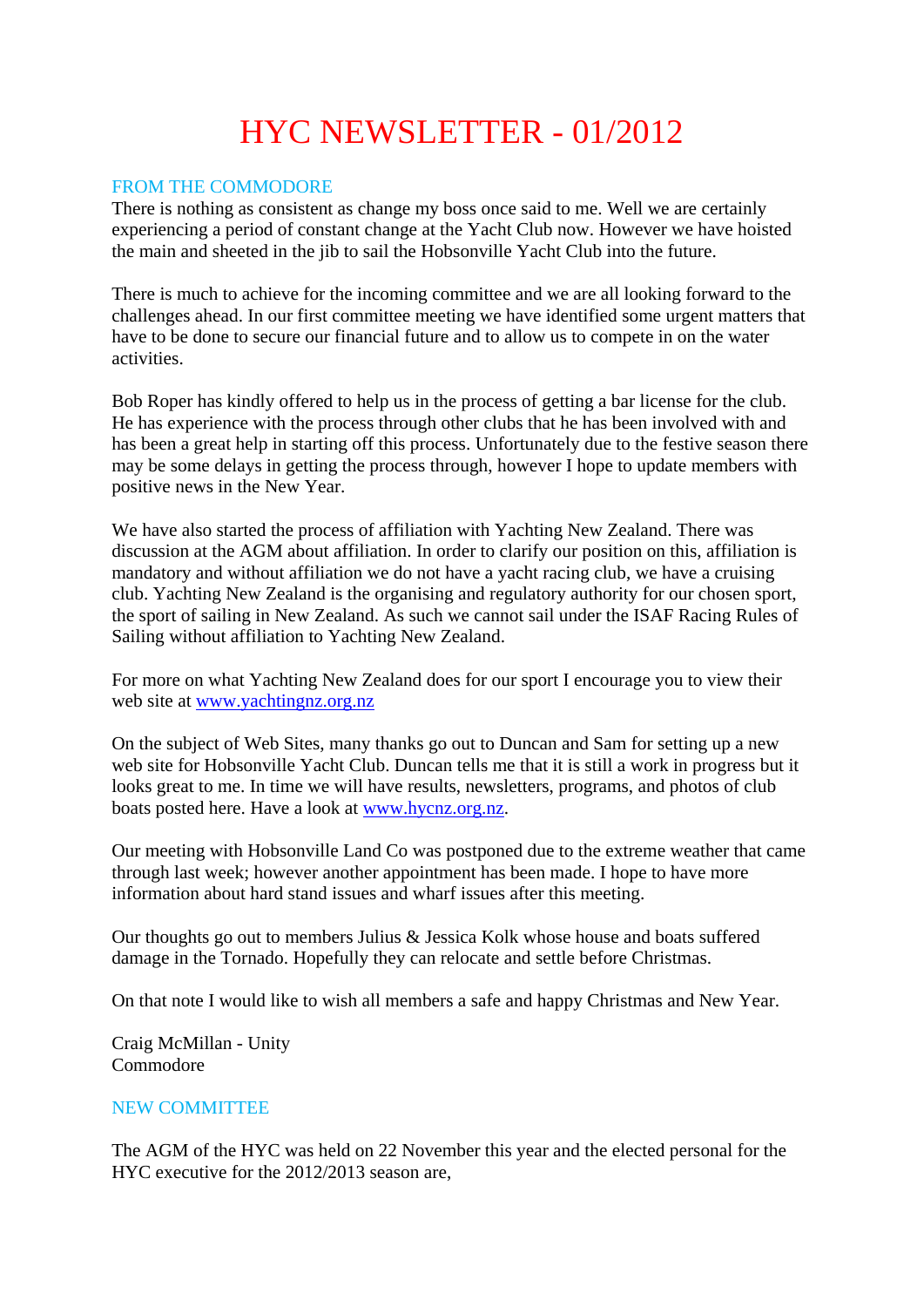| Commodore             | Craig McMillan         |
|-----------------------|------------------------|
| Vice Commodore        | Spike Maitland         |
| <b>Rear Commodore</b> | Darcy Blackmoore       |
| Secretary             | Denise Ellis           |
| Treasurer             | Tim Mann               |
| Property Officer      | Eric King              |
| House Officer         | <b>Sharon Jones</b>    |
| <b>Bar Manager</b>    | <b>Stephen Watkins</b> |
| Deputy Bar Manager    | David Meek             |

*Members of the House Committee:* Michelle Watkins, Corinna Meek, Carol Old, Janelle Blackmoore, Robyn McMillan, Tim Mann, Samantha Leach, Jo Howley.

*Members of the Sailing Committee:* Div1- Peter Robinson, Div2 – Tom Logan, Div 3 – vacant, Div 5 – Denise Ellis, Greg Jones.

#### **SUBSCRIPTIONS**

The subscriptions for the 2012/2013 season are now due. There is one membership fee of, \$140.00.

This membership will include one spouse and children under the age of 18

The last day for payment will be 31 January 2013 and will cover membership through to 31 September 2013.

If not paid by the due date, you will have been deemed to have abandoned your membership.

Payment is to - Hobsonville Yacht Club, Postal address – Box 81046 Whenuapai Electronic Funds Transfer to ASB account number: 12-3082-0512623-000 **Particulars field = "Annual Fees" Reference field** = "your surname for membership" Please ensure you identify your transaction accurately

Or you can drop into the illustrious Clubrooms on the Club nights of Wednesday and Friday nights. We are moving, slowly into the  $20<sup>th</sup>$ , oops,  $21<sup>st</sup>$  century and have set up automatic payments into the Club account. We just needed time….only time (I feel a tune coming on). *When paying your subscriptions please take the time to check that your contact details are correct, especially the e-mail address (if you have one.)* 

We are also in the process of printing new stationary so at the time of payment can you check that the contact details we have are correct and membership cards will be available shortly after membership fees are lodged with the Club. **SECURITY** 

For those who have not visited the Clubrooms recently, you will notice many changes in and around the Hardstand. The Ferry Terminal is in the process of being constructed, the Rowing Clubs are now ensconced in our once small boats compound and our dinghy lockers have now been replaced by 35 marked parking spaces, primarily for ferry users. There is also an increase of foot and paw traffic.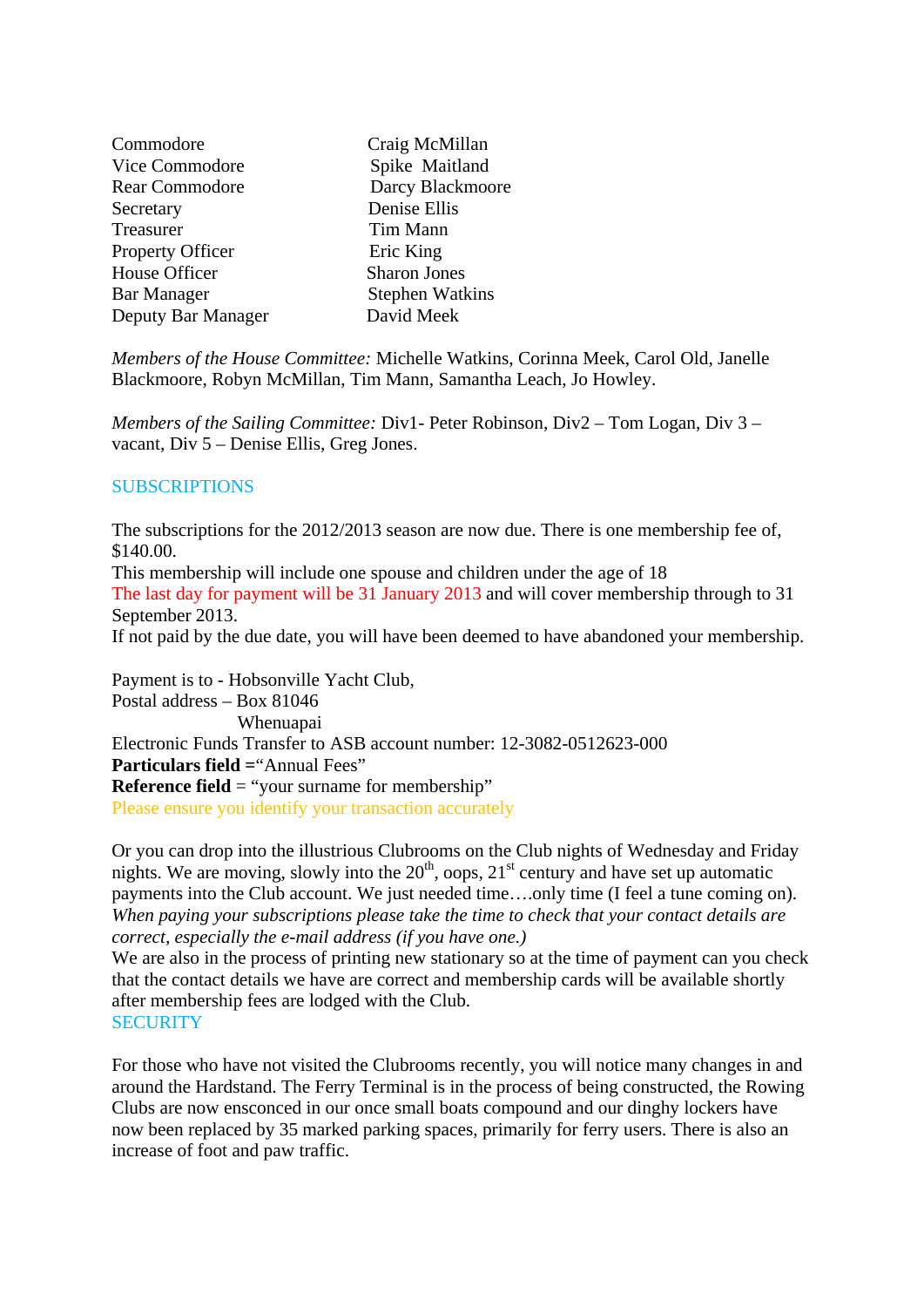The Clubs ever decreasing footprint is now ringed by temporary fencing. Should you leave any equipment (bags, outboards, inflatable's etc) on the hardstand you DO SO AT YOUR OWN RISK.

When unlocking the Workshop, please do not leave the lock open and set at the combination for any passerby to note.

### PROPERTY.

A small hard dinghy frame has been erected by the seawall and is currently outside the ring fence. There are limited spaces and ALL dinghies' need to be labelled with the owners contact details or the said dinghies will be removed.

The walkway is still fenced off with NO access permitted for the foreseeable future. The Club executive is looking into options to rectify this situation. It is not a "quick fix" and we ask for your patience.

# RACING

After a minor hic-up on Opening day, (45 knot winds and rain) the BBQ was enjoyed minus any racing. The wind was not the issue but getting the sails wet is another matter. The season has moved on with,

Shipwright 1 – Satisfaction Eye Spy Waterwitch

- Shipwright 2 Satisfaction Phantasy Stinger
- 50 Miler Eye Spy Nona Blue Beat
- Shipwright 3 Eye Spy Satisfaction Phantasy

Wayward 1- Blue Beat Eye Spy

The next race on the racing calendar prior to Christmas is the Two Handed, Sun 16 Dec, 1300.

After Christmas, - Wayward 2, Sat 16 Jan, 1100 start.

Small boats should start waxing their hulls for the fiercely contested Riverhead Race on Sat 19 January.

#### SOCIAL

The Social Committee are leaping into festivities with gusto. December has two culinary events, the first is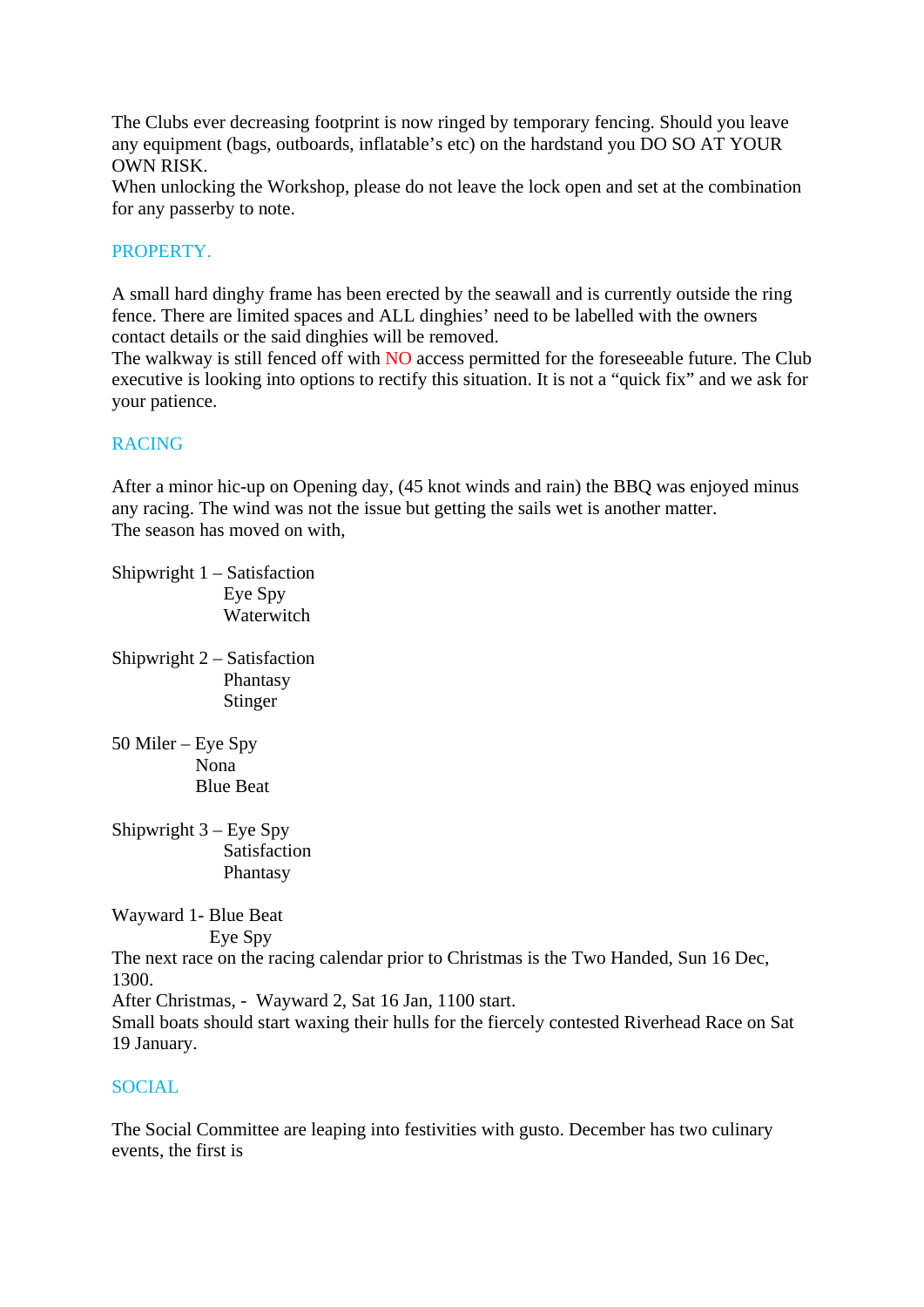# **"A Family Christmas"** ear marked for **Sunday 16<sup>th</sup> December** – After racing.



Adults - \$10.00 Children under 10 years - \$5.00

Nibbles BBQ Christmas Pudding SANTA

If your child/children are less than 10 years of age, write their name/s on the sheet at the Club or contact a House Committee Member so Santa can give them a gift.

"A pot luck Dinner" on Friday 21 December. The year 2013 starts with, January 25 – Kawau Race/ party March 10 – Fishing competition. Measuring will be *stringent,* and bribery will not be entered into!!!!!!!(**? The colour of the bribe may change the scales.**) April 7 – Dinghy Race (Oars only, don't even think about a submersible propulsion system) TBA – Mid-winter Christmas.

If you have any other ideas in the categories of fun, feasting or frivolity - feel free to drop Sharon or her team a line.

MUSINGS FROM THE BILGE RAT